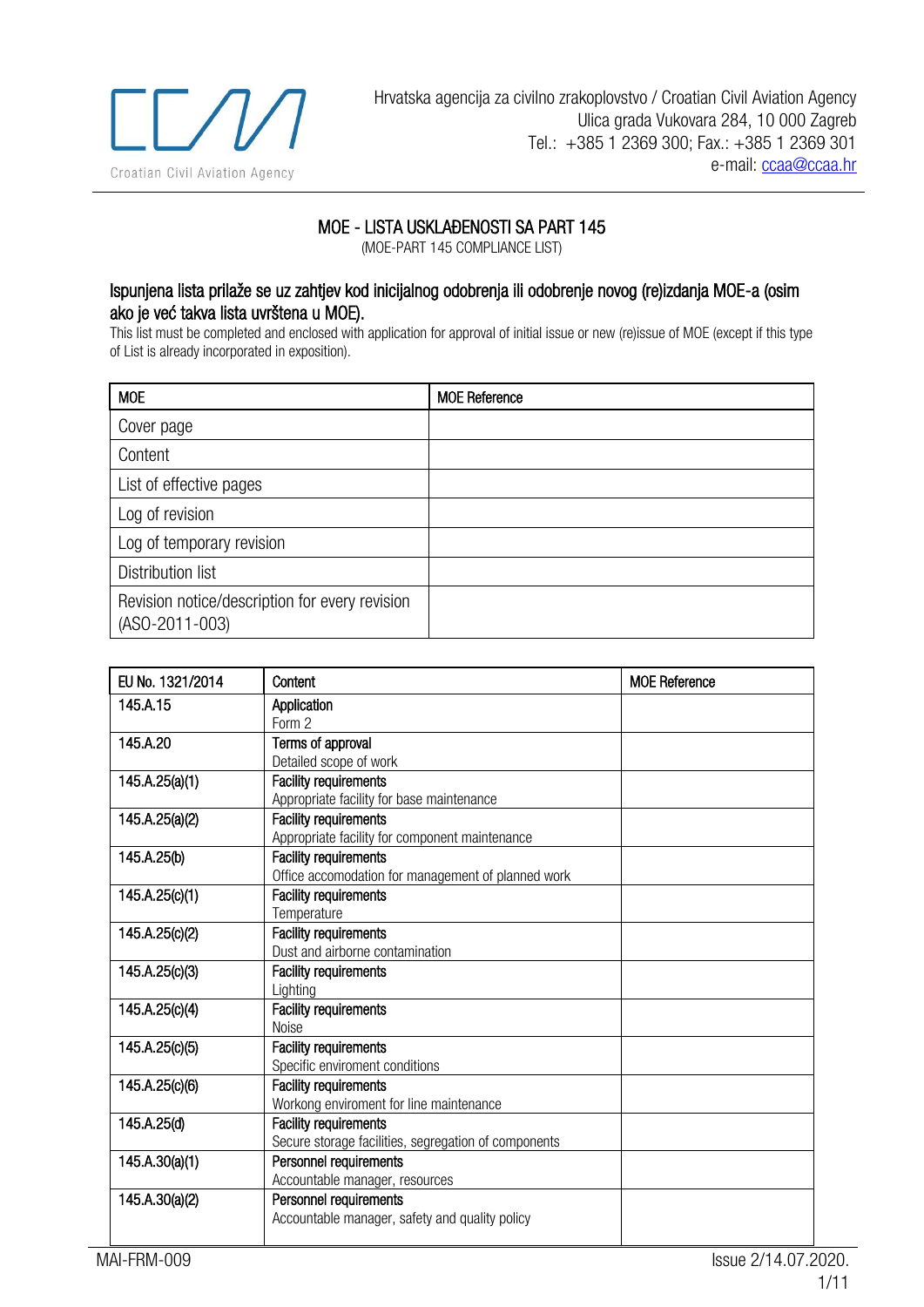| EU No. 1321/2014      | Content                                                                         | <b>MOE Reference</b> |
|-----------------------|---------------------------------------------------------------------------------|----------------------|
| 145.A.30(a)(3)        | Personnel requirements                                                          |                      |
|                       | Accountable manager, understanding of Part 145                                  |                      |
| 145.A.30(b)(1)        | Personnel requirements                                                          |                      |
|                       | Maintenance management structure                                                |                      |
| 145. A.30(b)(2)       | Personnel requirements                                                          |                      |
|                       | Maintenance management acceptance                                               |                      |
| 145.A.30(b)(3)        | Personnel requirements                                                          |                      |
|                       | Maintenance management knowledge background                                     |                      |
| 145.A.30(b)(4)        | Personnel requirements                                                          |                      |
|                       | Maintenance management deputies                                                 |                      |
| 145.A.30(c)           | Personnel requirements                                                          |                      |
| 145.A.30(d)           | Monitoring of quality system, remedial action<br>Personnel requirements         |                      |
|                       | Man-hour plan                                                                   |                      |
| 145.A.30(e)           | Personnel requirements                                                          |                      |
|                       | Control of competence and application of human factors,                         |                      |
|                       | <b>CDCCL</b>                                                                    |                      |
| 145.A.30(f)           | Personnel requirements                                                          |                      |
|                       | NDT personnel                                                                   |                      |
| 145.A.30(g)           | Personnel requirements                                                          |                      |
|                       | Line maintenance staff                                                          |                      |
| 145.A.30(h)(1)(i)     | Personnel requirements                                                          |                      |
|                       | Base maintenance staff for large aircraft                                       |                      |
| 145.A.30(h)(1)(ii)    | Personnel requirements                                                          |                      |
|                       | Register of B1 and B2 staff                                                     |                      |
| 145.A.30(h)(1)(iii)   | Personnel requirements                                                          |                      |
|                       | Category C certifying staff                                                     |                      |
| 145.A.30(h)(2)(i)     | Personnel requirements                                                          |                      |
|                       | Base maintenance staff for aircraft other than large                            |                      |
| 145.A.30(h)(2)(ii)    | Personnel requirements                                                          |                      |
|                       | Base maintenance staff for aircraft other than large                            |                      |
| 145.A.30(i)           | Personnel requirements<br>Component maintenance staff                           |                      |
| 145.A.30(j)(1)        | Personnel requirements                                                          |                      |
|                       | Organisation outside the Community territoy                                     |                      |
| 145.A.30(j)(2)        | Personnel requirements                                                          |                      |
|                       | Line maintenance outside the Community territoy                                 |                      |
| 145.A.30(j)(3)        | Personnel requirements                                                          |                      |
|                       | Repetitive pre-flight AD performed by flight crew                               |                      |
| 145.A.30(j)(4)        | Personnel requirements                                                          |                      |
|                       | Limited certification authorisation to commander or and/or                      |                      |
|                       | flight engineer                                                                 |                      |
| 145.A.30(j)(5)(i)     | Personnel requirements                                                          |                      |
|                       | Aircraft grounded at a location other than the main base,                       |                      |
|                       | reporting to Authirity                                                          |                      |
| 145.A.30(j)(5)(ii)    | Personnel requirements                                                          |                      |
|                       | Aircraft grounded at a location other than the main base,                       |                      |
|                       | reporting to Authirity                                                          |                      |
| 145.A.30(k)           | Personnel requirements                                                          |                      |
|                       | Airworthiness review                                                            |                      |
| 145.A.30(I)           | Personnel requirements<br>Qualifications for developing of maintenance programe |                      |
| 145.A.35(a)(1) to (3) | Certifying staff and support staff                                              |                      |
|                       | Certifying staff and B1 and B2 supprt staff                                     |                      |
| 145.A.35(b)           | Certifying staff and support staff                                              |                      |
|                       | Certification authorisation                                                     |                      |
| 145.A.35(c)           | Certifying staff and support staff                                              |                      |
|                       | Certifying staff and B1 and B2 support staff recent                             |                      |
|                       | maintenance experience                                                          |                      |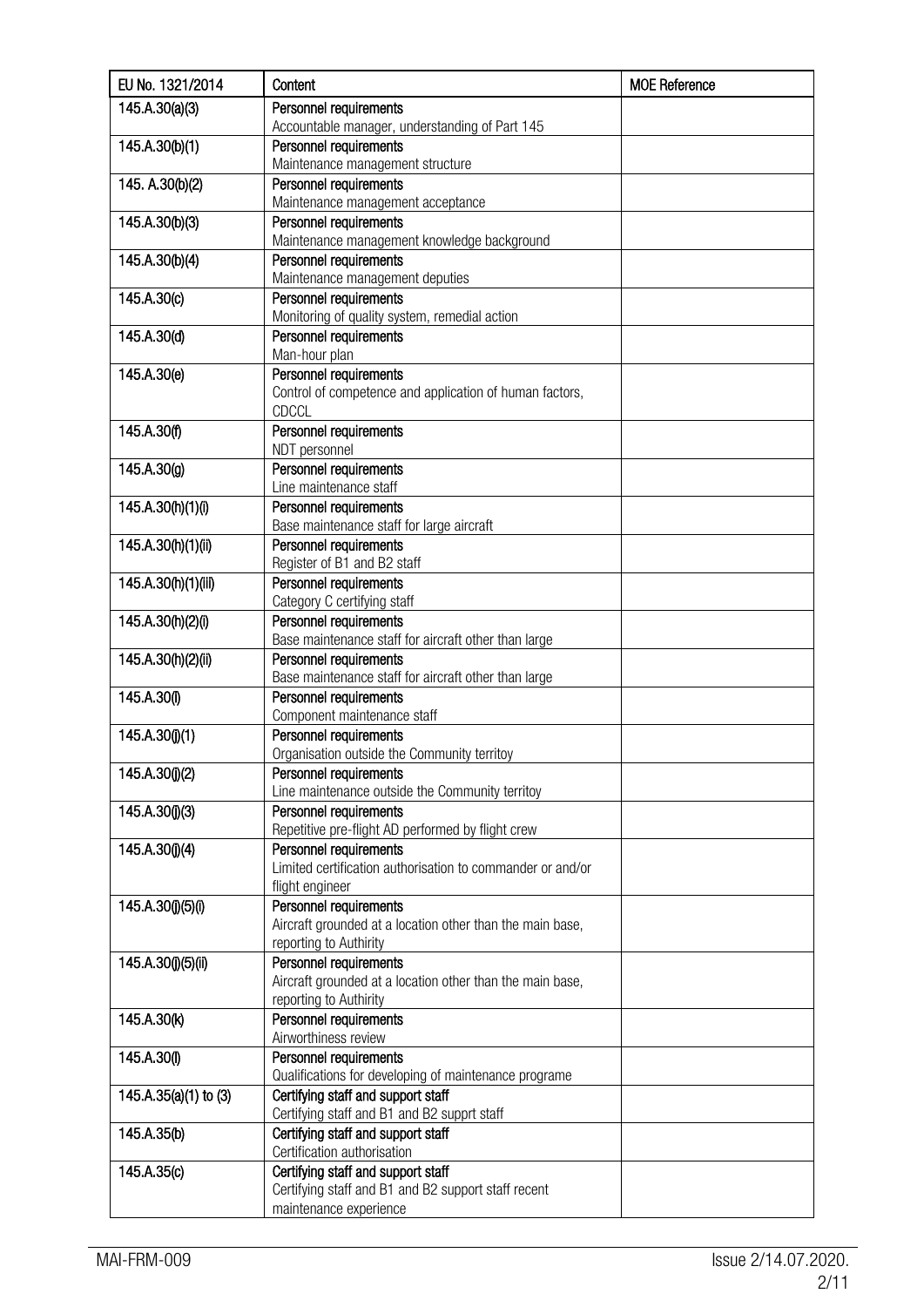| EU No. 1321/2014      | Content                                                                                              | <b>MOE Reference</b> |
|-----------------------|------------------------------------------------------------------------------------------------------|----------------------|
| 145.A.35(d)           | Certifying staff and support staff                                                                   |                      |
|                       | Continuation training                                                                                |                      |
| 145.A.35(e)           | Certifying staff and support staff<br>Programme for continuation training                            |                      |
| 145.A.35(f)           | Certifying staff and support staff                                                                   |                      |
|                       | Assesment of certifying staff prior to the issue or re-issue                                         |                      |
|                       | certification authorisation                                                                          |                      |
| 145.A.35(g)           | Certifying staff and support staff                                                                   |                      |
|                       | Issue of certification authorisation                                                                 |                      |
| 145.A.35(h)           | Certifying staff and support staff                                                                   |                      |
|                       | Examination of authorisation by authorised person                                                    |                      |
| 145.A.35(i)           | Certifying staff and support staff<br>The person responsible for issuing certification authorisation |                      |
| 145.A.35(j)(1) to (4) | Certifying staff and support staff                                                                   |                      |
|                       | The Certifying staff and category B1 and B2 support staff                                            |                      |
|                       | records                                                                                              |                      |
| 145.A.35(k)           | Certifying staff and support staff                                                                   |                      |
|                       | The Certifying staff and category B1 and B2 support staff                                            |                      |
|                       | authorisation                                                                                        |                      |
| 145.A.35(I)           | Certifying staff and support staff                                                                   |                      |
|                       | The Certifying staff and category B1 and B2 support staff                                            |                      |
| 145.A.35(m)           | authorisation<br>Certifying staff and support staff                                                  |                      |
|                       | The minimum age (21 years) for certifying staff and category                                         |                      |
|                       | B1 and B2 support staff                                                                              |                      |
| 145.A.35(n)           | Certifying staff and support staff                                                                   |                      |
|                       | Category A aircraft maintenance licence                                                              |                      |
| 145.A.35(0)           | Certifying staff and support staff                                                                   |                      |
|                       | Category B2 aircraft maintenance licence                                                             |                      |
| 145.A.36              | Records of airworthiness review staff                                                                |                      |
|                       | Records and list of airworthiness review staff                                                       |                      |
| 145.A.40(a)(i)        | <b>Equipment and tools</b><br>Tools, alternate tools and equipment                                   |                      |
| 145.A.40(a)(ii)       | <b>Equipment and tools</b>                                                                           |                      |
|                       | Availability of tools and equipment                                                                  |                      |
| 145.A.40(a)(iii)      | <b>Equipment and tools</b>                                                                           |                      |
|                       | Aircraft access equipment                                                                            |                      |
| 145.A.40(b)           | <b>Equipment and tools</b>                                                                           |                      |
|                       | Control and calibration                                                                              |                      |
| 145.A.42(a)(i)        | Components                                                                                           |                      |
|                       | EASA Form 1<br>Components                                                                            |                      |
| 145.A.42(a)(ii)       | Unserviceable components                                                                             |                      |
| 145.A.42(a)(iii)      | Components                                                                                           |                      |
|                       | Unsalvageable components                                                                             |                      |
| 145.A.42(a)(iv)       | Components                                                                                           |                      |
|                       | Standard parts                                                                                       |                      |
| 145.A.42(a)(v)        | Components                                                                                           |                      |
|                       | Raw and consumable material                                                                          |                      |
| 145.A.42(b)(i)        | Components<br>Acceptance                                                                             |                      |
| 145.A.42(b)(ii)       | Components                                                                                           |                      |
|                       | Installation                                                                                         |                      |
| 145.A.42(b)(iii)      | Components                                                                                           |                      |
|                       | Fabrication of parts                                                                                 |                      |
| 145.A.42(b)(iv)       | Components                                                                                           |                      |
|                       | Installation of components referred in 21.A.307(c)                                                   |                      |
| 145.A.42(c)(i)&(ii)   | Components                                                                                           |                      |
|                       | Segregation of components, unserviceable and unsalvageable                                           |                      |
|                       | components                                                                                           |                      |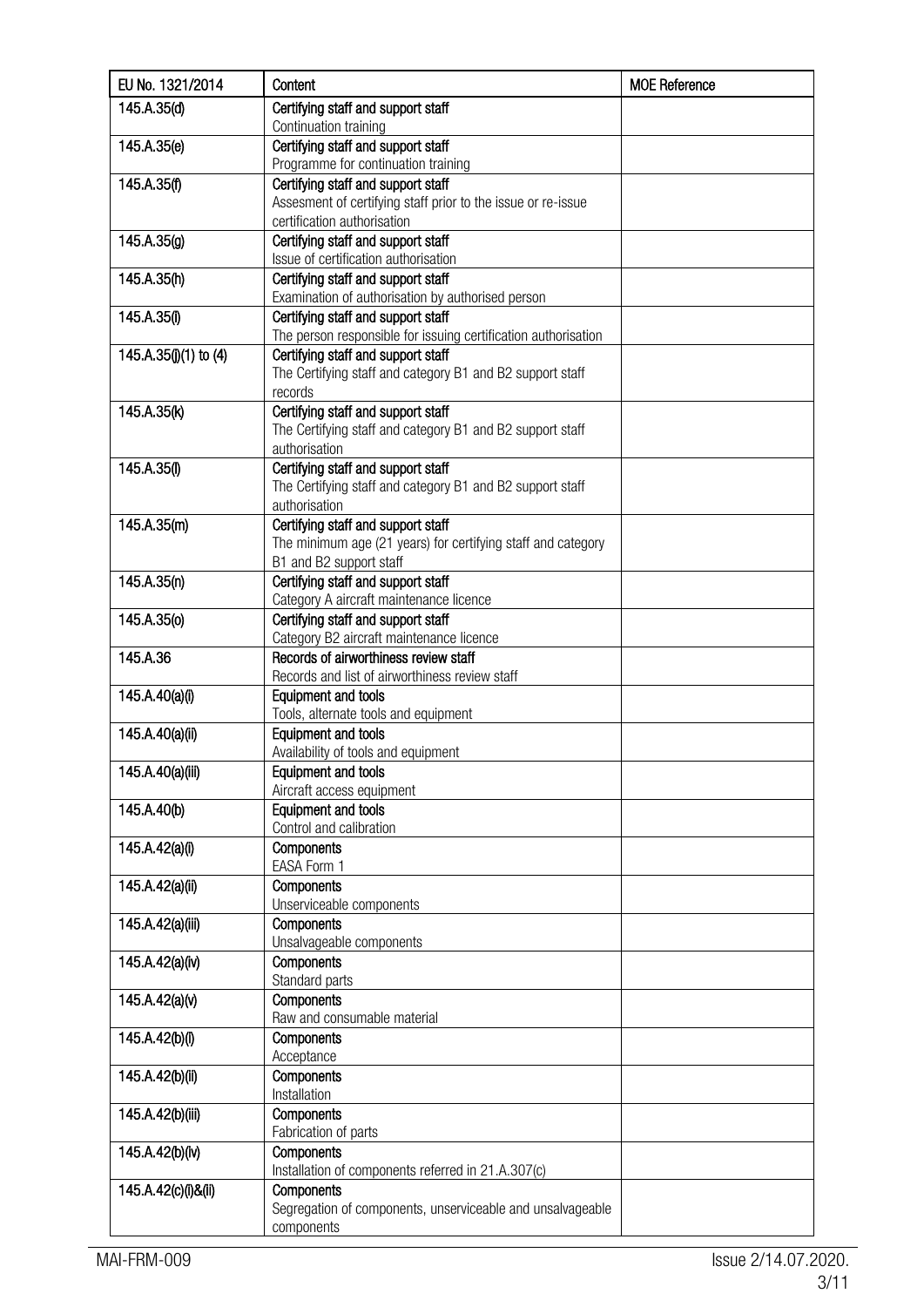| EU No. 1321/2014 | Content                                                              | <b>MOE Reference</b> |
|------------------|----------------------------------------------------------------------|----------------------|
| 145.A.45(a)      | Maintenance data                                                     |                      |
|                  | Current and available maintenance data                               |                      |
| 145.A.45(b)(1)   | Maintenance data                                                     |                      |
|                  | Applicable maintenance data, CDCCL                                   |                      |
| 145.A.45(b)(2)   | Maintenance data<br>Applicable maintenance dana, ADs                 |                      |
| 145.A.45(b)(3)   | Maintenance data                                                     |                      |
|                  | Instructions for continuing airworthiness                            |                      |
| 145.A.45(b)(4)   | Maintenance data                                                     |                      |
|                  | Maintenance standard practices recognized by the Agency              |                      |
| 145.A.45(b)(5)   | Maintenance data                                                     |                      |
|                  | Applicable maintenance data in accordance with 145.A.45(d)           |                      |
| 145.A.45(c)      | Maintenance data                                                     |                      |
| 145.A.45(d)      | Ambiguous maintenance data<br>Maintenance data                       |                      |
|                  | Modification of maintenance instruction, CDCCL                       |                      |
| 145.A.45(e)      | Maintenance data                                                     |                      |
|                  | Work cards or worksheet system                                       |                      |
| 145.A.45(f)      | Maintenance data                                                     |                      |
|                  | Availability of maintenance data                                     |                      |
| 145.A.45(g)      | Maintenance data                                                     |                      |
|                  | Control of maintenance dana, CDCCL                                   |                      |
| 145.A.47(a)      | Production planning                                                  |                      |
| 145.A.47(b)      | Plan of necessery personnel<br>Production planning                   |                      |
|                  | Human performance limitations                                        |                      |
| 145.A.47(c)      | Production planning                                                  |                      |
|                  | Shift or personnel changeover                                        |                      |
| 145.A.48(a)      | Performance of maintenance                                           |                      |
|                  | Working area                                                         |                      |
| 145.A.48(b)      | Performance of maintenance                                           |                      |
|                  | Error capturing methods for critical tasks                           |                      |
| 145.A.48(c)      | Performance of maintenance<br>Multiple errors, repetetive errors     |                      |
| 145.A.48(d)      | Performance of maintenance                                           |                      |
|                  | Damages, modifications, repairs                                      |                      |
| 145.A.50(a)      | Certification of maintenance                                         |                      |
|                  | Issue of certificate of release to service, CDCCL                    |                      |
| 145.A.50(b)      | Certification of maintenance                                         |                      |
|                  | Issue of certificate of release to service                           |                      |
| 145. A.50(c)     | Certification of maintenance                                         |                      |
| 145.A.50(d)      | New defects or incoplete maintenance<br>Certification of maintenance |                      |
|                  | Issue of certificate of release to service for component             |                      |
| 145.A.50(e)      | Certification of maintenance                                         |                      |
|                  | Incoplete maintenance                                                |                      |
| 145.A.50(f)      | Certification of maintenance                                         |                      |
|                  | Aircraft grounded at location outside of main line station           |                      |
| 145.A.55(a)      | Maintenance and airworthiness review records                         |                      |
|                  | Record of maintenance work carried out, airworthiness review         |                      |
| 145.A.55(b)      | records<br>Maintenance and airworthiness review records              |                      |
|                  | Providing certificate of releaase to service to the Operator         |                      |
| 145.A.55(c)(1)   | Maintenance and airworthiness review records                         |                      |
|                  | Retaintion period, Storage of records                                |                      |
| 145.A.55(c)(2)   | Maintenance and airworthiness review records                         |                      |
|                  | Computer back up disks                                               |                      |
| 145.A.55(c)(3)   | Maintenance and airworthiness review records                         |                      |
|                  | Termination of operation under this Part                             |                      |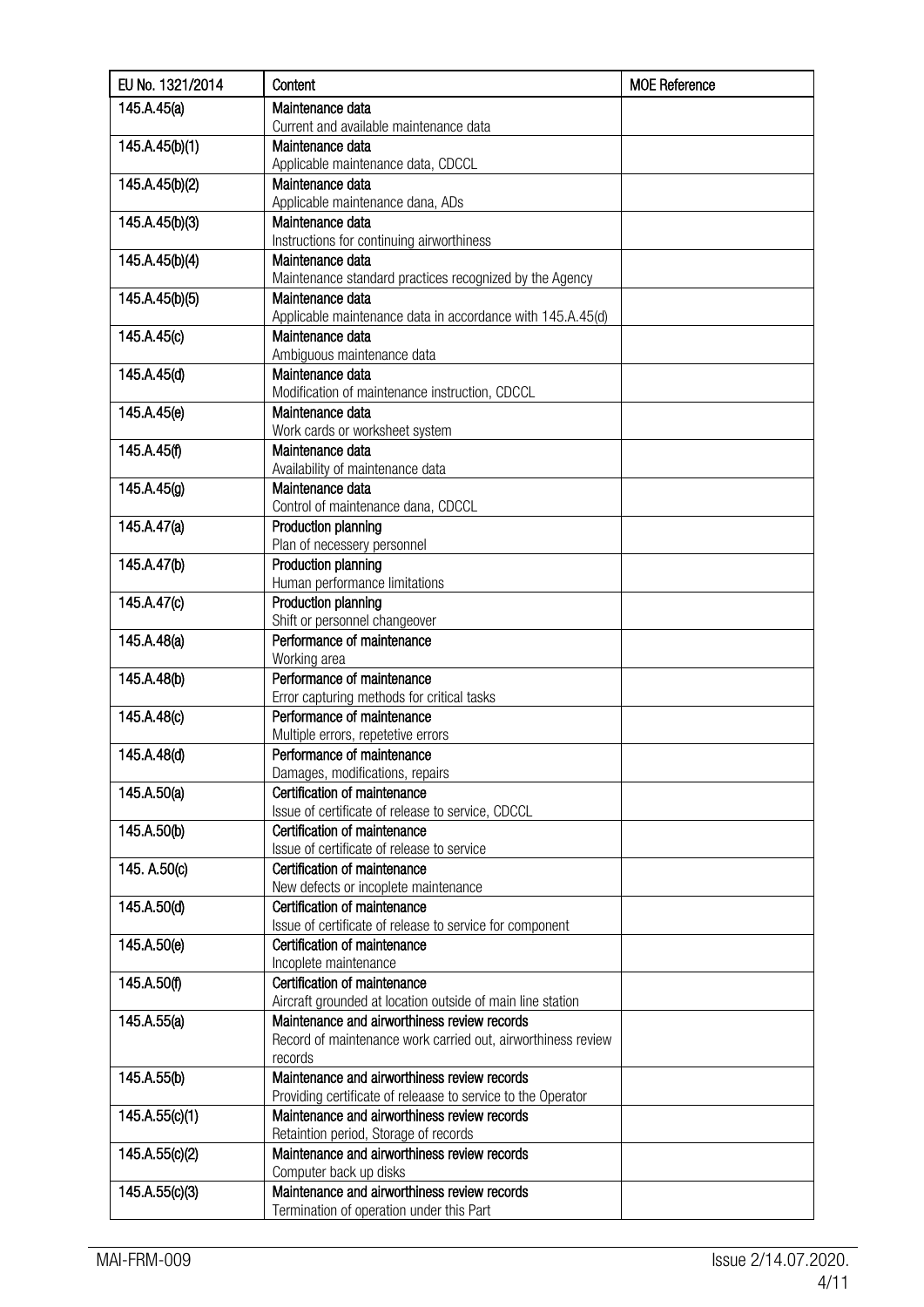| 145.A.60(a)<br>Occurence reporting<br>Occurence reporting, AMC 20-8<br>Occurence reporting<br>145.A.60(b)<br>Internal occurence system<br>145.A.60(c)<br>Occurence reporting<br>Evaluation<br>145.A.60(d)<br>Occurence reporting<br>Reporting to the operator<br>145.A.60(e)<br>Occurence reporting<br>Submitting within 72 hours<br>145.A.65(a)<br>Safety and quality policy. Maintenance procedures and quality<br>system<br>Establishing safety and quality policy<br>Safety and quality policy. Maintenance procedures and quality<br>145.A.65(b)(1) and (2)<br>system<br>Apply to 145.A.25 to 145.A.95<br>145.A.65(c)(1)<br>Safety and quality policy. Maintenance procedures and quality<br>system<br>Independent audits<br>Safety and quality policy. Maintenance procedures and quality<br>145. A.65(c)(2)<br>system<br>Quality feedbeck reporting system<br>Maintenance organisation exposition<br>145.A.70(a)(1)<br>Statement signed by the accountable manager<br>145.A.70(a)(2)<br>Maintenance organisation exposition<br>Safety and quality policy<br>Maintenance organisation exposition<br>145.A.70(a)(3)<br>Persons nominated under 145.A.30(b)<br>Maintenance organisation exposition<br>145.A.70(a)(4)<br>Duties and responsibilities of the persons nominated under<br>145.A.30(b)<br>145.A.70(a)(5)<br>Maintenance organisation exposition<br>Organisation chart<br>Maintenance organisation exposition<br>145.A.70(a)(6)<br>List of CRS staff and support staff<br>145.A.70(a)(7)<br>Maintenance organisation exposition<br>Manpower resources<br>145.A.70(a)(8)<br>Maintenance organisation exposition<br><b>Facilities</b><br>145.A.70(a)(9)<br>Maintenance organisation exposition<br>Scope of work<br>145.A.70(a)(10)<br>Maintenance organisation exposition<br>Changes in organisation<br>145.A.70(a)(11)<br>Maintenance organisation exposition<br>Amendment of Exposition<br>145.A.70(a)(12)<br>Maintenance organisation exposition<br>Procedures and quality system, CDCCL<br>145.A.70(a)(13)<br>Maintenance organisation exposition<br>List of commercial operators<br>145.A.70(a)(14)<br>Maintenance organisation exposition<br>List of subcontracted organisations<br>145.A.70(a)(15)<br>Maintenance organisation exposition<br>List of line stations<br>Maintenance organisation exposition<br>145.A.70(a)(16)<br>List of contracted organisations<br>Maintenance organisation exposition<br>145.A.70(b)<br>The exposition shall be amended as necessary to remain an<br>up-to-date description of the organisation The exposition and<br>any subsequent amendment shall be approved by the<br>competent authority. | EU No. 1321/2014 | Content | <b>MOE Reference</b> |
|------------------------------------------------------------------------------------------------------------------------------------------------------------------------------------------------------------------------------------------------------------------------------------------------------------------------------------------------------------------------------------------------------------------------------------------------------------------------------------------------------------------------------------------------------------------------------------------------------------------------------------------------------------------------------------------------------------------------------------------------------------------------------------------------------------------------------------------------------------------------------------------------------------------------------------------------------------------------------------------------------------------------------------------------------------------------------------------------------------------------------------------------------------------------------------------------------------------------------------------------------------------------------------------------------------------------------------------------------------------------------------------------------------------------------------------------------------------------------------------------------------------------------------------------------------------------------------------------------------------------------------------------------------------------------------------------------------------------------------------------------------------------------------------------------------------------------------------------------------------------------------------------------------------------------------------------------------------------------------------------------------------------------------------------------------------------------------------------------------------------------------------------------------------------------------------------------------------------------------------------------------------------------------------------------------------------------------------------------------------------------------------------------------------------------------------------------------------------------------------------------------------------------------------------------------------------------------------------------------------------------------------------------|------------------|---------|----------------------|
|                                                                                                                                                                                                                                                                                                                                                                                                                                                                                                                                                                                                                                                                                                                                                                                                                                                                                                                                                                                                                                                                                                                                                                                                                                                                                                                                                                                                                                                                                                                                                                                                                                                                                                                                                                                                                                                                                                                                                                                                                                                                                                                                                                                                                                                                                                                                                                                                                                                                                                                                                                                                                                                      |                  |         |                      |
|                                                                                                                                                                                                                                                                                                                                                                                                                                                                                                                                                                                                                                                                                                                                                                                                                                                                                                                                                                                                                                                                                                                                                                                                                                                                                                                                                                                                                                                                                                                                                                                                                                                                                                                                                                                                                                                                                                                                                                                                                                                                                                                                                                                                                                                                                                                                                                                                                                                                                                                                                                                                                                                      |                  |         |                      |
|                                                                                                                                                                                                                                                                                                                                                                                                                                                                                                                                                                                                                                                                                                                                                                                                                                                                                                                                                                                                                                                                                                                                                                                                                                                                                                                                                                                                                                                                                                                                                                                                                                                                                                                                                                                                                                                                                                                                                                                                                                                                                                                                                                                                                                                                                                                                                                                                                                                                                                                                                                                                                                                      |                  |         |                      |
|                                                                                                                                                                                                                                                                                                                                                                                                                                                                                                                                                                                                                                                                                                                                                                                                                                                                                                                                                                                                                                                                                                                                                                                                                                                                                                                                                                                                                                                                                                                                                                                                                                                                                                                                                                                                                                                                                                                                                                                                                                                                                                                                                                                                                                                                                                                                                                                                                                                                                                                                                                                                                                                      |                  |         |                      |
|                                                                                                                                                                                                                                                                                                                                                                                                                                                                                                                                                                                                                                                                                                                                                                                                                                                                                                                                                                                                                                                                                                                                                                                                                                                                                                                                                                                                                                                                                                                                                                                                                                                                                                                                                                                                                                                                                                                                                                                                                                                                                                                                                                                                                                                                                                                                                                                                                                                                                                                                                                                                                                                      |                  |         |                      |
|                                                                                                                                                                                                                                                                                                                                                                                                                                                                                                                                                                                                                                                                                                                                                                                                                                                                                                                                                                                                                                                                                                                                                                                                                                                                                                                                                                                                                                                                                                                                                                                                                                                                                                                                                                                                                                                                                                                                                                                                                                                                                                                                                                                                                                                                                                                                                                                                                                                                                                                                                                                                                                                      |                  |         |                      |
|                                                                                                                                                                                                                                                                                                                                                                                                                                                                                                                                                                                                                                                                                                                                                                                                                                                                                                                                                                                                                                                                                                                                                                                                                                                                                                                                                                                                                                                                                                                                                                                                                                                                                                                                                                                                                                                                                                                                                                                                                                                                                                                                                                                                                                                                                                                                                                                                                                                                                                                                                                                                                                                      |                  |         |                      |
|                                                                                                                                                                                                                                                                                                                                                                                                                                                                                                                                                                                                                                                                                                                                                                                                                                                                                                                                                                                                                                                                                                                                                                                                                                                                                                                                                                                                                                                                                                                                                                                                                                                                                                                                                                                                                                                                                                                                                                                                                                                                                                                                                                                                                                                                                                                                                                                                                                                                                                                                                                                                                                                      |                  |         |                      |
|                                                                                                                                                                                                                                                                                                                                                                                                                                                                                                                                                                                                                                                                                                                                                                                                                                                                                                                                                                                                                                                                                                                                                                                                                                                                                                                                                                                                                                                                                                                                                                                                                                                                                                                                                                                                                                                                                                                                                                                                                                                                                                                                                                                                                                                                                                                                                                                                                                                                                                                                                                                                                                                      |                  |         |                      |
|                                                                                                                                                                                                                                                                                                                                                                                                                                                                                                                                                                                                                                                                                                                                                                                                                                                                                                                                                                                                                                                                                                                                                                                                                                                                                                                                                                                                                                                                                                                                                                                                                                                                                                                                                                                                                                                                                                                                                                                                                                                                                                                                                                                                                                                                                                                                                                                                                                                                                                                                                                                                                                                      |                  |         |                      |
|                                                                                                                                                                                                                                                                                                                                                                                                                                                                                                                                                                                                                                                                                                                                                                                                                                                                                                                                                                                                                                                                                                                                                                                                                                                                                                                                                                                                                                                                                                                                                                                                                                                                                                                                                                                                                                                                                                                                                                                                                                                                                                                                                                                                                                                                                                                                                                                                                                                                                                                                                                                                                                                      |                  |         |                      |
|                                                                                                                                                                                                                                                                                                                                                                                                                                                                                                                                                                                                                                                                                                                                                                                                                                                                                                                                                                                                                                                                                                                                                                                                                                                                                                                                                                                                                                                                                                                                                                                                                                                                                                                                                                                                                                                                                                                                                                                                                                                                                                                                                                                                                                                                                                                                                                                                                                                                                                                                                                                                                                                      |                  |         |                      |
|                                                                                                                                                                                                                                                                                                                                                                                                                                                                                                                                                                                                                                                                                                                                                                                                                                                                                                                                                                                                                                                                                                                                                                                                                                                                                                                                                                                                                                                                                                                                                                                                                                                                                                                                                                                                                                                                                                                                                                                                                                                                                                                                                                                                                                                                                                                                                                                                                                                                                                                                                                                                                                                      |                  |         |                      |
|                                                                                                                                                                                                                                                                                                                                                                                                                                                                                                                                                                                                                                                                                                                                                                                                                                                                                                                                                                                                                                                                                                                                                                                                                                                                                                                                                                                                                                                                                                                                                                                                                                                                                                                                                                                                                                                                                                                                                                                                                                                                                                                                                                                                                                                                                                                                                                                                                                                                                                                                                                                                                                                      |                  |         |                      |
|                                                                                                                                                                                                                                                                                                                                                                                                                                                                                                                                                                                                                                                                                                                                                                                                                                                                                                                                                                                                                                                                                                                                                                                                                                                                                                                                                                                                                                                                                                                                                                                                                                                                                                                                                                                                                                                                                                                                                                                                                                                                                                                                                                                                                                                                                                                                                                                                                                                                                                                                                                                                                                                      |                  |         |                      |
|                                                                                                                                                                                                                                                                                                                                                                                                                                                                                                                                                                                                                                                                                                                                                                                                                                                                                                                                                                                                                                                                                                                                                                                                                                                                                                                                                                                                                                                                                                                                                                                                                                                                                                                                                                                                                                                                                                                                                                                                                                                                                                                                                                                                                                                                                                                                                                                                                                                                                                                                                                                                                                                      |                  |         |                      |
|                                                                                                                                                                                                                                                                                                                                                                                                                                                                                                                                                                                                                                                                                                                                                                                                                                                                                                                                                                                                                                                                                                                                                                                                                                                                                                                                                                                                                                                                                                                                                                                                                                                                                                                                                                                                                                                                                                                                                                                                                                                                                                                                                                                                                                                                                                                                                                                                                                                                                                                                                                                                                                                      |                  |         |                      |
|                                                                                                                                                                                                                                                                                                                                                                                                                                                                                                                                                                                                                                                                                                                                                                                                                                                                                                                                                                                                                                                                                                                                                                                                                                                                                                                                                                                                                                                                                                                                                                                                                                                                                                                                                                                                                                                                                                                                                                                                                                                                                                                                                                                                                                                                                                                                                                                                                                                                                                                                                                                                                                                      |                  |         |                      |
|                                                                                                                                                                                                                                                                                                                                                                                                                                                                                                                                                                                                                                                                                                                                                                                                                                                                                                                                                                                                                                                                                                                                                                                                                                                                                                                                                                                                                                                                                                                                                                                                                                                                                                                                                                                                                                                                                                                                                                                                                                                                                                                                                                                                                                                                                                                                                                                                                                                                                                                                                                                                                                                      |                  |         |                      |
|                                                                                                                                                                                                                                                                                                                                                                                                                                                                                                                                                                                                                                                                                                                                                                                                                                                                                                                                                                                                                                                                                                                                                                                                                                                                                                                                                                                                                                                                                                                                                                                                                                                                                                                                                                                                                                                                                                                                                                                                                                                                                                                                                                                                                                                                                                                                                                                                                                                                                                                                                                                                                                                      |                  |         |                      |
|                                                                                                                                                                                                                                                                                                                                                                                                                                                                                                                                                                                                                                                                                                                                                                                                                                                                                                                                                                                                                                                                                                                                                                                                                                                                                                                                                                                                                                                                                                                                                                                                                                                                                                                                                                                                                                                                                                                                                                                                                                                                                                                                                                                                                                                                                                                                                                                                                                                                                                                                                                                                                                                      |                  |         |                      |
|                                                                                                                                                                                                                                                                                                                                                                                                                                                                                                                                                                                                                                                                                                                                                                                                                                                                                                                                                                                                                                                                                                                                                                                                                                                                                                                                                                                                                                                                                                                                                                                                                                                                                                                                                                                                                                                                                                                                                                                                                                                                                                                                                                                                                                                                                                                                                                                                                                                                                                                                                                                                                                                      |                  |         |                      |
|                                                                                                                                                                                                                                                                                                                                                                                                                                                                                                                                                                                                                                                                                                                                                                                                                                                                                                                                                                                                                                                                                                                                                                                                                                                                                                                                                                                                                                                                                                                                                                                                                                                                                                                                                                                                                                                                                                                                                                                                                                                                                                                                                                                                                                                                                                                                                                                                                                                                                                                                                                                                                                                      |                  |         |                      |
|                                                                                                                                                                                                                                                                                                                                                                                                                                                                                                                                                                                                                                                                                                                                                                                                                                                                                                                                                                                                                                                                                                                                                                                                                                                                                                                                                                                                                                                                                                                                                                                                                                                                                                                                                                                                                                                                                                                                                                                                                                                                                                                                                                                                                                                                                                                                                                                                                                                                                                                                                                                                                                                      |                  |         |                      |
|                                                                                                                                                                                                                                                                                                                                                                                                                                                                                                                                                                                                                                                                                                                                                                                                                                                                                                                                                                                                                                                                                                                                                                                                                                                                                                                                                                                                                                                                                                                                                                                                                                                                                                                                                                                                                                                                                                                                                                                                                                                                                                                                                                                                                                                                                                                                                                                                                                                                                                                                                                                                                                                      |                  |         |                      |
|                                                                                                                                                                                                                                                                                                                                                                                                                                                                                                                                                                                                                                                                                                                                                                                                                                                                                                                                                                                                                                                                                                                                                                                                                                                                                                                                                                                                                                                                                                                                                                                                                                                                                                                                                                                                                                                                                                                                                                                                                                                                                                                                                                                                                                                                                                                                                                                                                                                                                                                                                                                                                                                      |                  |         |                      |
|                                                                                                                                                                                                                                                                                                                                                                                                                                                                                                                                                                                                                                                                                                                                                                                                                                                                                                                                                                                                                                                                                                                                                                                                                                                                                                                                                                                                                                                                                                                                                                                                                                                                                                                                                                                                                                                                                                                                                                                                                                                                                                                                                                                                                                                                                                                                                                                                                                                                                                                                                                                                                                                      |                  |         |                      |
|                                                                                                                                                                                                                                                                                                                                                                                                                                                                                                                                                                                                                                                                                                                                                                                                                                                                                                                                                                                                                                                                                                                                                                                                                                                                                                                                                                                                                                                                                                                                                                                                                                                                                                                                                                                                                                                                                                                                                                                                                                                                                                                                                                                                                                                                                                                                                                                                                                                                                                                                                                                                                                                      |                  |         |                      |
|                                                                                                                                                                                                                                                                                                                                                                                                                                                                                                                                                                                                                                                                                                                                                                                                                                                                                                                                                                                                                                                                                                                                                                                                                                                                                                                                                                                                                                                                                                                                                                                                                                                                                                                                                                                                                                                                                                                                                                                                                                                                                                                                                                                                                                                                                                                                                                                                                                                                                                                                                                                                                                                      |                  |         |                      |
|                                                                                                                                                                                                                                                                                                                                                                                                                                                                                                                                                                                                                                                                                                                                                                                                                                                                                                                                                                                                                                                                                                                                                                                                                                                                                                                                                                                                                                                                                                                                                                                                                                                                                                                                                                                                                                                                                                                                                                                                                                                                                                                                                                                                                                                                                                                                                                                                                                                                                                                                                                                                                                                      |                  |         |                      |
|                                                                                                                                                                                                                                                                                                                                                                                                                                                                                                                                                                                                                                                                                                                                                                                                                                                                                                                                                                                                                                                                                                                                                                                                                                                                                                                                                                                                                                                                                                                                                                                                                                                                                                                                                                                                                                                                                                                                                                                                                                                                                                                                                                                                                                                                                                                                                                                                                                                                                                                                                                                                                                                      |                  |         |                      |
|                                                                                                                                                                                                                                                                                                                                                                                                                                                                                                                                                                                                                                                                                                                                                                                                                                                                                                                                                                                                                                                                                                                                                                                                                                                                                                                                                                                                                                                                                                                                                                                                                                                                                                                                                                                                                                                                                                                                                                                                                                                                                                                                                                                                                                                                                                                                                                                                                                                                                                                                                                                                                                                      |                  |         |                      |
|                                                                                                                                                                                                                                                                                                                                                                                                                                                                                                                                                                                                                                                                                                                                                                                                                                                                                                                                                                                                                                                                                                                                                                                                                                                                                                                                                                                                                                                                                                                                                                                                                                                                                                                                                                                                                                                                                                                                                                                                                                                                                                                                                                                                                                                                                                                                                                                                                                                                                                                                                                                                                                                      |                  |         |                      |
|                                                                                                                                                                                                                                                                                                                                                                                                                                                                                                                                                                                                                                                                                                                                                                                                                                                                                                                                                                                                                                                                                                                                                                                                                                                                                                                                                                                                                                                                                                                                                                                                                                                                                                                                                                                                                                                                                                                                                                                                                                                                                                                                                                                                                                                                                                                                                                                                                                                                                                                                                                                                                                                      |                  |         |                      |
|                                                                                                                                                                                                                                                                                                                                                                                                                                                                                                                                                                                                                                                                                                                                                                                                                                                                                                                                                                                                                                                                                                                                                                                                                                                                                                                                                                                                                                                                                                                                                                                                                                                                                                                                                                                                                                                                                                                                                                                                                                                                                                                                                                                                                                                                                                                                                                                                                                                                                                                                                                                                                                                      |                  |         |                      |
|                                                                                                                                                                                                                                                                                                                                                                                                                                                                                                                                                                                                                                                                                                                                                                                                                                                                                                                                                                                                                                                                                                                                                                                                                                                                                                                                                                                                                                                                                                                                                                                                                                                                                                                                                                                                                                                                                                                                                                                                                                                                                                                                                                                                                                                                                                                                                                                                                                                                                                                                                                                                                                                      |                  |         |                      |
|                                                                                                                                                                                                                                                                                                                                                                                                                                                                                                                                                                                                                                                                                                                                                                                                                                                                                                                                                                                                                                                                                                                                                                                                                                                                                                                                                                                                                                                                                                                                                                                                                                                                                                                                                                                                                                                                                                                                                                                                                                                                                                                                                                                                                                                                                                                                                                                                                                                                                                                                                                                                                                                      |                  |         |                      |
|                                                                                                                                                                                                                                                                                                                                                                                                                                                                                                                                                                                                                                                                                                                                                                                                                                                                                                                                                                                                                                                                                                                                                                                                                                                                                                                                                                                                                                                                                                                                                                                                                                                                                                                                                                                                                                                                                                                                                                                                                                                                                                                                                                                                                                                                                                                                                                                                                                                                                                                                                                                                                                                      |                  |         |                      |
|                                                                                                                                                                                                                                                                                                                                                                                                                                                                                                                                                                                                                                                                                                                                                                                                                                                                                                                                                                                                                                                                                                                                                                                                                                                                                                                                                                                                                                                                                                                                                                                                                                                                                                                                                                                                                                                                                                                                                                                                                                                                                                                                                                                                                                                                                                                                                                                                                                                                                                                                                                                                                                                      |                  |         |                      |
|                                                                                                                                                                                                                                                                                                                                                                                                                                                                                                                                                                                                                                                                                                                                                                                                                                                                                                                                                                                                                                                                                                                                                                                                                                                                                                                                                                                                                                                                                                                                                                                                                                                                                                                                                                                                                                                                                                                                                                                                                                                                                                                                                                                                                                                                                                                                                                                                                                                                                                                                                                                                                                                      |                  |         |                      |
|                                                                                                                                                                                                                                                                                                                                                                                                                                                                                                                                                                                                                                                                                                                                                                                                                                                                                                                                                                                                                                                                                                                                                                                                                                                                                                                                                                                                                                                                                                                                                                                                                                                                                                                                                                                                                                                                                                                                                                                                                                                                                                                                                                                                                                                                                                                                                                                                                                                                                                                                                                                                                                                      |                  |         |                      |
|                                                                                                                                                                                                                                                                                                                                                                                                                                                                                                                                                                                                                                                                                                                                                                                                                                                                                                                                                                                                                                                                                                                                                                                                                                                                                                                                                                                                                                                                                                                                                                                                                                                                                                                                                                                                                                                                                                                                                                                                                                                                                                                                                                                                                                                                                                                                                                                                                                                                                                                                                                                                                                                      |                  |         |                      |
|                                                                                                                                                                                                                                                                                                                                                                                                                                                                                                                                                                                                                                                                                                                                                                                                                                                                                                                                                                                                                                                                                                                                                                                                                                                                                                                                                                                                                                                                                                                                                                                                                                                                                                                                                                                                                                                                                                                                                                                                                                                                                                                                                                                                                                                                                                                                                                                                                                                                                                                                                                                                                                                      |                  |         |                      |
|                                                                                                                                                                                                                                                                                                                                                                                                                                                                                                                                                                                                                                                                                                                                                                                                                                                                                                                                                                                                                                                                                                                                                                                                                                                                                                                                                                                                                                                                                                                                                                                                                                                                                                                                                                                                                                                                                                                                                                                                                                                                                                                                                                                                                                                                                                                                                                                                                                                                                                                                                                                                                                                      |                  |         |                      |
|                                                                                                                                                                                                                                                                                                                                                                                                                                                                                                                                                                                                                                                                                                                                                                                                                                                                                                                                                                                                                                                                                                                                                                                                                                                                                                                                                                                                                                                                                                                                                                                                                                                                                                                                                                                                                                                                                                                                                                                                                                                                                                                                                                                                                                                                                                                                                                                                                                                                                                                                                                                                                                                      |                  |         |                      |
|                                                                                                                                                                                                                                                                                                                                                                                                                                                                                                                                                                                                                                                                                                                                                                                                                                                                                                                                                                                                                                                                                                                                                                                                                                                                                                                                                                                                                                                                                                                                                                                                                                                                                                                                                                                                                                                                                                                                                                                                                                                                                                                                                                                                                                                                                                                                                                                                                                                                                                                                                                                                                                                      |                  |         |                      |
|                                                                                                                                                                                                                                                                                                                                                                                                                                                                                                                                                                                                                                                                                                                                                                                                                                                                                                                                                                                                                                                                                                                                                                                                                                                                                                                                                                                                                                                                                                                                                                                                                                                                                                                                                                                                                                                                                                                                                                                                                                                                                                                                                                                                                                                                                                                                                                                                                                                                                                                                                                                                                                                      |                  |         |                      |
|                                                                                                                                                                                                                                                                                                                                                                                                                                                                                                                                                                                                                                                                                                                                                                                                                                                                                                                                                                                                                                                                                                                                                                                                                                                                                                                                                                                                                                                                                                                                                                                                                                                                                                                                                                                                                                                                                                                                                                                                                                                                                                                                                                                                                                                                                                                                                                                                                                                                                                                                                                                                                                                      |                  |         |                      |
|                                                                                                                                                                                                                                                                                                                                                                                                                                                                                                                                                                                                                                                                                                                                                                                                                                                                                                                                                                                                                                                                                                                                                                                                                                                                                                                                                                                                                                                                                                                                                                                                                                                                                                                                                                                                                                                                                                                                                                                                                                                                                                                                                                                                                                                                                                                                                                                                                                                                                                                                                                                                                                                      |                  |         |                      |
|                                                                                                                                                                                                                                                                                                                                                                                                                                                                                                                                                                                                                                                                                                                                                                                                                                                                                                                                                                                                                                                                                                                                                                                                                                                                                                                                                                                                                                                                                                                                                                                                                                                                                                                                                                                                                                                                                                                                                                                                                                                                                                                                                                                                                                                                                                                                                                                                                                                                                                                                                                                                                                                      |                  |         |                      |
|                                                                                                                                                                                                                                                                                                                                                                                                                                                                                                                                                                                                                                                                                                                                                                                                                                                                                                                                                                                                                                                                                                                                                                                                                                                                                                                                                                                                                                                                                                                                                                                                                                                                                                                                                                                                                                                                                                                                                                                                                                                                                                                                                                                                                                                                                                                                                                                                                                                                                                                                                                                                                                                      |                  |         |                      |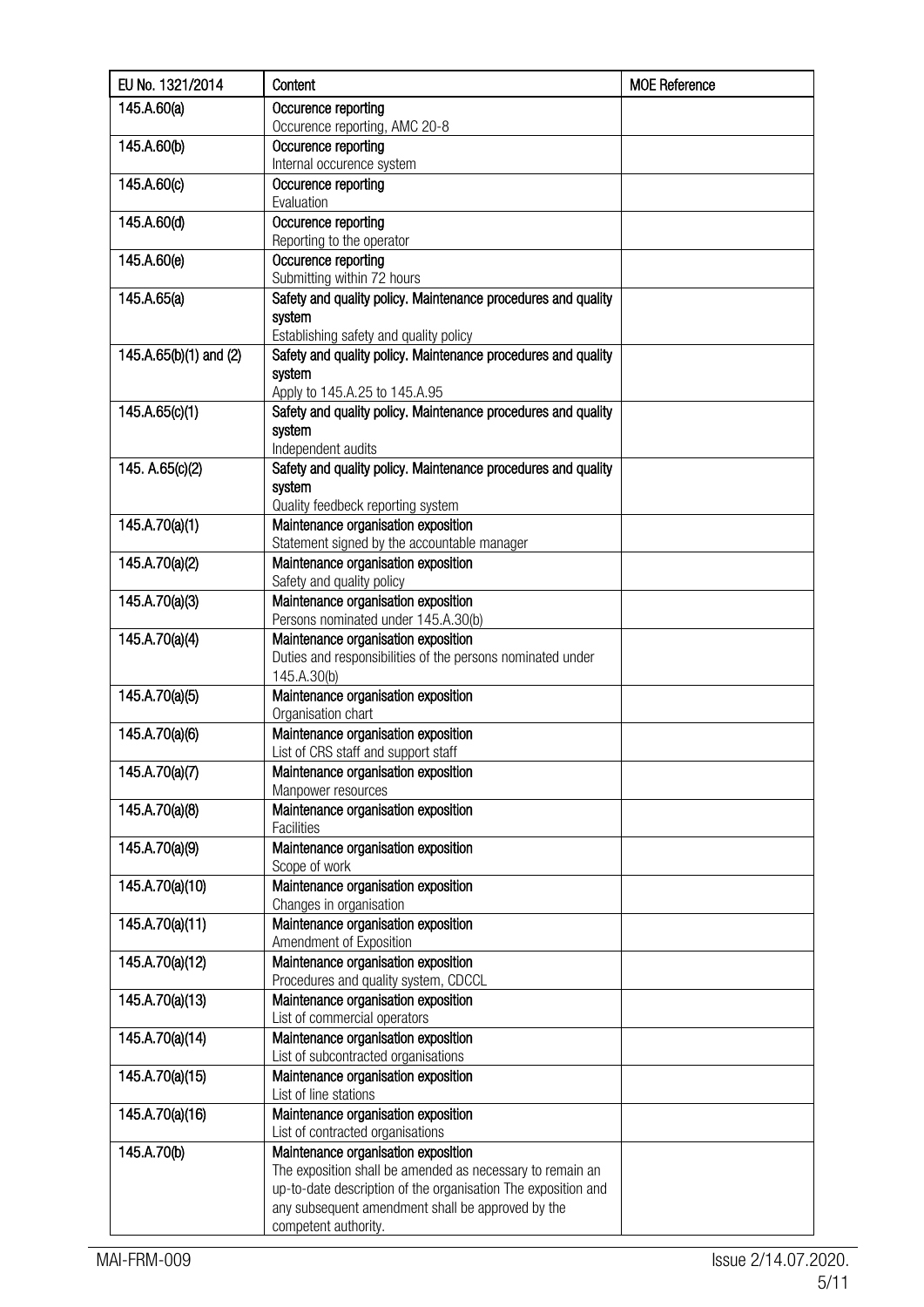| EU No. 1321/2014   | Content                                                      | <b>MOE Reference</b> |
|--------------------|--------------------------------------------------------------|----------------------|
| 145.A.70(c)        | Maintenance organisation exposition                          |                      |
|                    | Notwithstanding point (b) minor amendments to the exposition |                      |
|                    | may be approved through an exposition procedure              |                      |
|                    | (hereinafter called indirect approval).                      |                      |
| 145.A.75(a)        | Privilages of the organisation                               |                      |
|                    | Location                                                     |                      |
| 145.A.75(b)        | Privilages of the organisation                               |                      |
|                    | Subcontracting, subcontract content                          |                      |
| 145.A.75(c)        | Privilages of the organisation                               |                      |
|                    | Occasionall line maintenance                                 |                      |
| 145.A.75(d)        | Privilages of the organisation                               |                      |
|                    | Line maintenance                                             |                      |
| 145.A.75(e)        | Privilages of the organisation                               |                      |
|                    | Certificate of release to service                            |                      |
| 145.A.75(f)        | Privilages of the organisation                               |                      |
|                    | Airworthiness review                                         |                      |
| 145.A.80           | Limitation on the organisation                               |                      |
|                    | Availability of facilities, tools                            |                      |
| 145.A.85(1) to (6) | Changes to the organisation                                  |                      |
| 145.A.90(a)(1)     | Continued validity                                           |                      |
|                    | Findings                                                     |                      |
| 145.A.90(a)(2)     | <b>Continued validity</b>                                    |                      |
|                    | Access to the organisation                                   |                      |
| 145.A.90(a)(3)     | <b>Continued validity</b>                                    |                      |
|                    | Certificate surrended or revoked                             |                      |
| 145.A.90(b)        | <b>Continued validity</b>                                    |                      |
|                    | Returning of certificate                                     |                      |
| 145.A.95(a)        | <b>Findings</b>                                              |                      |
|                    | Level 1                                                      |                      |
| 145.A.95(b)        | <b>Findings</b>                                              |                      |
|                    | Level <sub>2</sub>                                           |                      |
| 145.A.95(c)        | <b>Findings</b>                                              |                      |
|                    | Corrective action                                            |                      |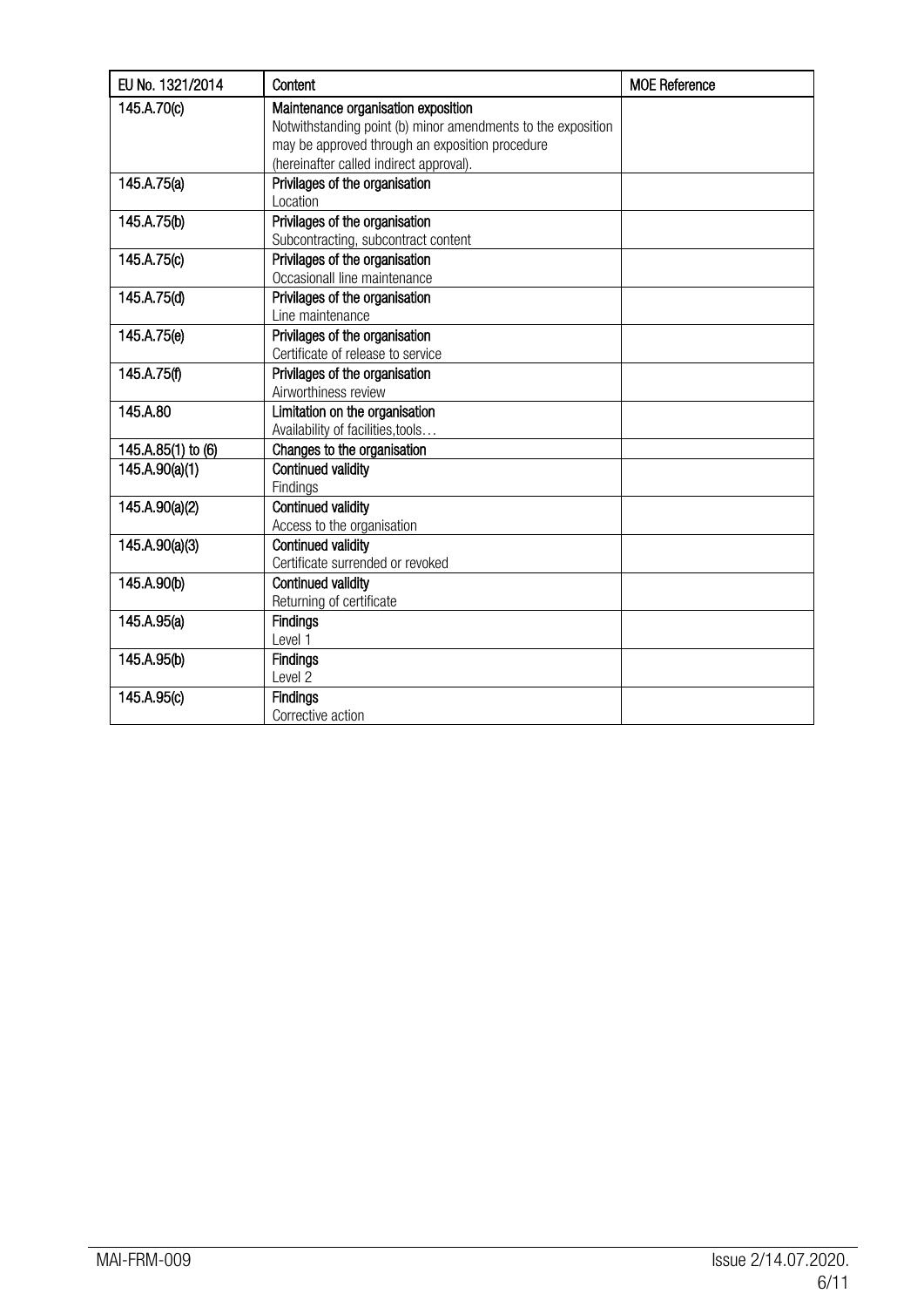| AMC 145.A.70(a) Maintenance organisation exposition                                                                                                       | <b>MOE</b> reference |
|-----------------------------------------------------------------------------------------------------------------------------------------------------------|----------------------|
| PART 1 MANAGEMENT                                                                                                                                         |                      |
| 1.1 Corporate commitment by the accountable manager.                                                                                                      |                      |
| 1.2 Safety and quality policy.                                                                                                                            |                      |
| 1.3 Management personnel.                                                                                                                                 |                      |
| 1.4 Duties and responsibilities of the management personnel.                                                                                              |                      |
| 1.5 Management organisation chart.                                                                                                                        |                      |
| 1.6 List of certifying staff, support staff and airworthiness review staff.                                                                               |                      |
| 1.7 Manpower resources.                                                                                                                                   |                      |
| 1.8 General description of the facilities at each address intended to be approved.                                                                        |                      |
| 1.9 Organisations intended scope of work.                                                                                                                 |                      |
| 1.10 Notification procedure to the competent authority regarding changes to the organisation's<br>activities/approval/location/personnel.                 |                      |
| 1.11 Exposition amendment procedures including, if applicable, delegated<br>procedures.                                                                   |                      |
| PART 2 MAINTENANCE PROCEDURES                                                                                                                             |                      |
| 2.1 Supplier evaluation and subcontract control procedure.                                                                                                |                      |
| 2.2 Acceptance/inspection of aircraft components and material from outside contractors.                                                                   |                      |
| 2.3 Storage, tagging and release of aircraft components and material to aircraft maintenance.                                                             |                      |
| 2.4 Acceptance of tools and equipment.                                                                                                                    |                      |
| 2.5 Calibration of tools and equipment.                                                                                                                   |                      |
| 2.6 Use of tooling and equipment by staff (including alternate tools).                                                                                    |                      |
| 2.7 Cleanliness standards of maintenance facilities.                                                                                                      |                      |
| 2.8 Maintenance instructions and relationship to aircraft/aircraft component manufacturers'<br>instructions including updating and availability to staff. |                      |
| 2.9 Repair procedure.                                                                                                                                     |                      |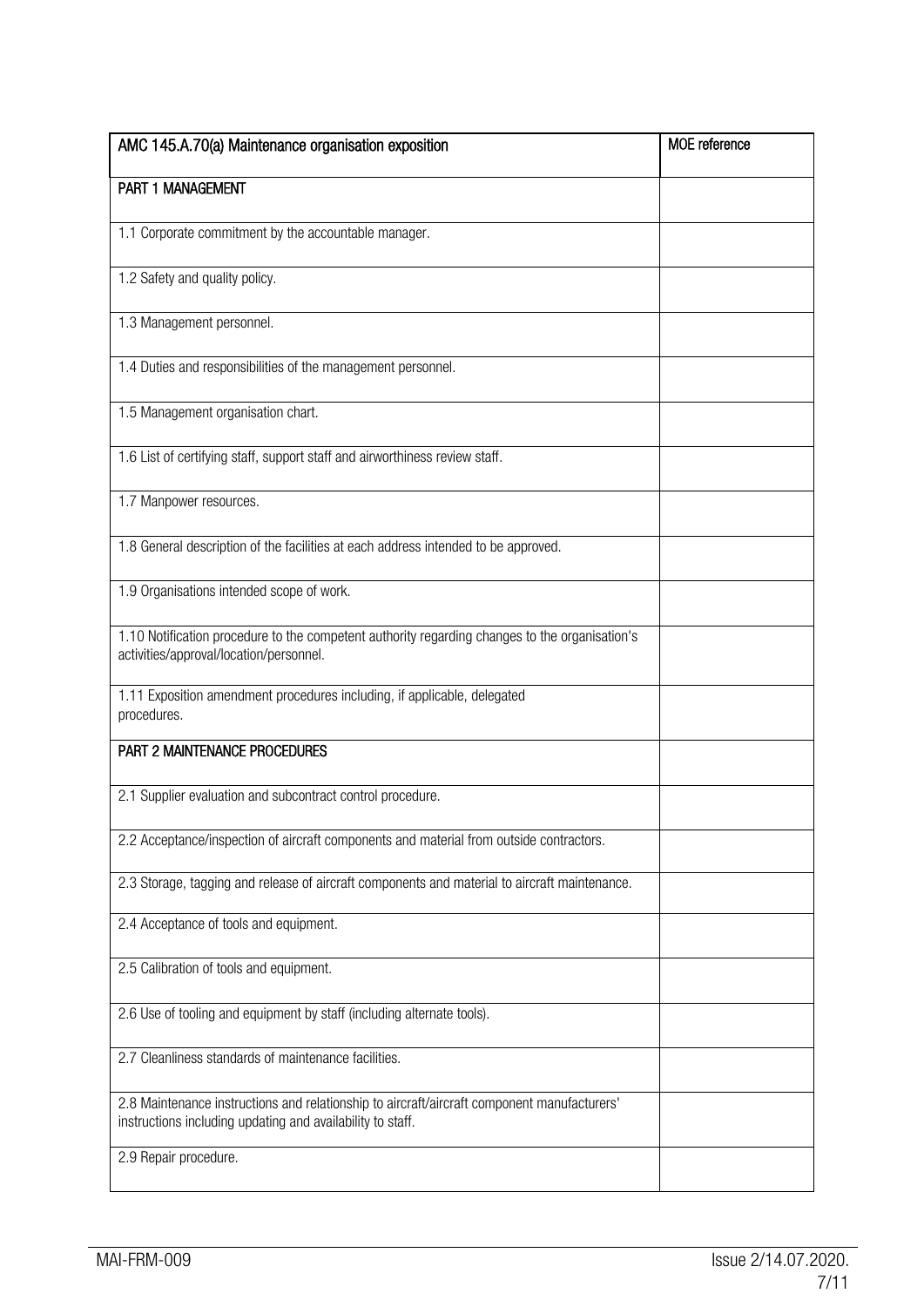| AMC 145.A.70(a) Maintenance organisation exposition                                                                   | <b>MOE</b> reference |
|-----------------------------------------------------------------------------------------------------------------------|----------------------|
| 2.10 Aircraft maintenance programme compliance.                                                                       |                      |
| 2.11 Airworthiness directives procedure.                                                                              |                      |
| 2.12 Optional modification procedure.                                                                                 |                      |
| 2.13 Maintenance documentation in use and its completion.                                                             |                      |
| 2.14 Technical record control.                                                                                        |                      |
| 2.15 Rectification of defects arising during base maintenance.                                                        |                      |
| 2.16 Release to service procedure.                                                                                    |                      |
| 2.17 Records for the operator.                                                                                        |                      |
| 2.18 Reporting of defects to the competent authority/operator/manufacturer.                                           |                      |
| 2.19 Return of defective aircraft components to store.                                                                |                      |
| 2.20 Defective components to outside contractors.                                                                     |                      |
| 2.21 Control of computer maintenance record systems.                                                                  |                      |
| 2.22 Control of man-hour planning versus scheduled maintenance work.                                                  |                      |
| 2.23 Critical maintenance tasks and error-capturing methods.                                                          |                      |
| 2.24 Reference to specific maintenance procedures such as -                                                           |                      |
| Engine running procedures,                                                                                            |                      |
| Aircraft pressure run procedures,                                                                                     |                      |
| Aircraft towing procedures,                                                                                           |                      |
| Aircraft taxling procedures.                                                                                          |                      |
| 2.25 Procedures to detect and rectify maintenance errors.                                                             |                      |
| 2.26 Shift/task handover procedures                                                                                   |                      |
| 2.27 Procedures for notification of maintenance data inaccuracies and ambiguities, to the type<br>certificate holder. |                      |
| 2.28 Production planning procedures                                                                                   |                      |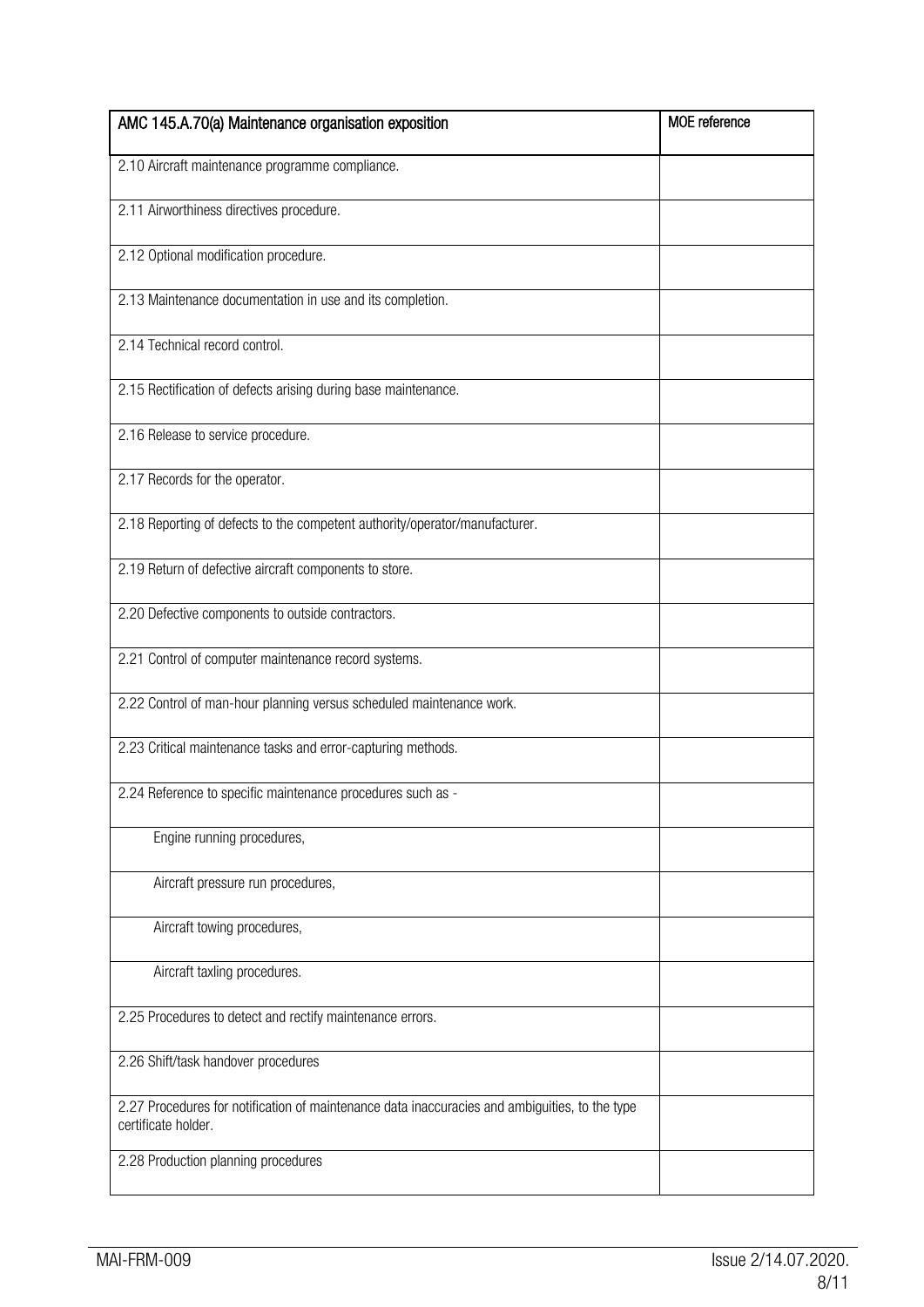| AMC 145.A.70(a) Maintenance organisation exposition                                                                            | <b>MOE</b> reference |
|--------------------------------------------------------------------------------------------------------------------------------|----------------------|
| 2.29 Airworthiness review procedures and records for ELA1 aircraft not involved in commercial<br>operations                    |                      |
| 2.30 Development and approval processing for maintenance programmes for ELA2 aircraft not<br>involved in commercial operations |                      |
| PART L2 ADDITIONAL LINE MAINTENANCE PROCEDURES                                                                                 |                      |
| L2.1 Line maintenance control of aircraft components, tools, equipment etc.                                                    |                      |
| L2.2 Line maintenance procedures related to servicing/fuelling/de-icing etc.                                                   |                      |
| L2.3 Line maintenance control of defects and repetitive defects.                                                               |                      |
| L2.4 Line procedure for completion of technical log.                                                                           |                      |
| L2.5 Line procedure for pooled parts and loan parts.                                                                           |                      |
| L2.6 Line procedure for return of defective parts removed from aircraft.                                                       |                      |
| L2.7 Line procedure control of critical tasks.                                                                                 |                      |
| PART 3 QUALITY SYSTEM PROCEDURES                                                                                               |                      |
| 3.1 Quality audit of organisation procedures.                                                                                  |                      |
| 3.2 Quality audit of aircraft.                                                                                                 |                      |
| 3.3 Quality audit remedial action procedure.                                                                                   |                      |
| 3.4 Certifying staff and category B1 and B2 support staff qualification and training procedures.                               |                      |
| 3.5 Certifying staff and category B1 and B2 support staff records.                                                             |                      |
| 3.6 Quality audit personnel.                                                                                                   |                      |
| 3.7 Qualifying inspectors.                                                                                                     |                      |
| 3.8 Qualifying mechanics.                                                                                                      |                      |
| 3.9 Aircraft or aircraft component maintenance tasks exemption process control.                                                |                      |
| 3.10 Concession control for deviation from organisations' procedures.                                                          |                      |
| 3.11 Qualification procedure for specialised activities such as NDT welding etc.                                               |                      |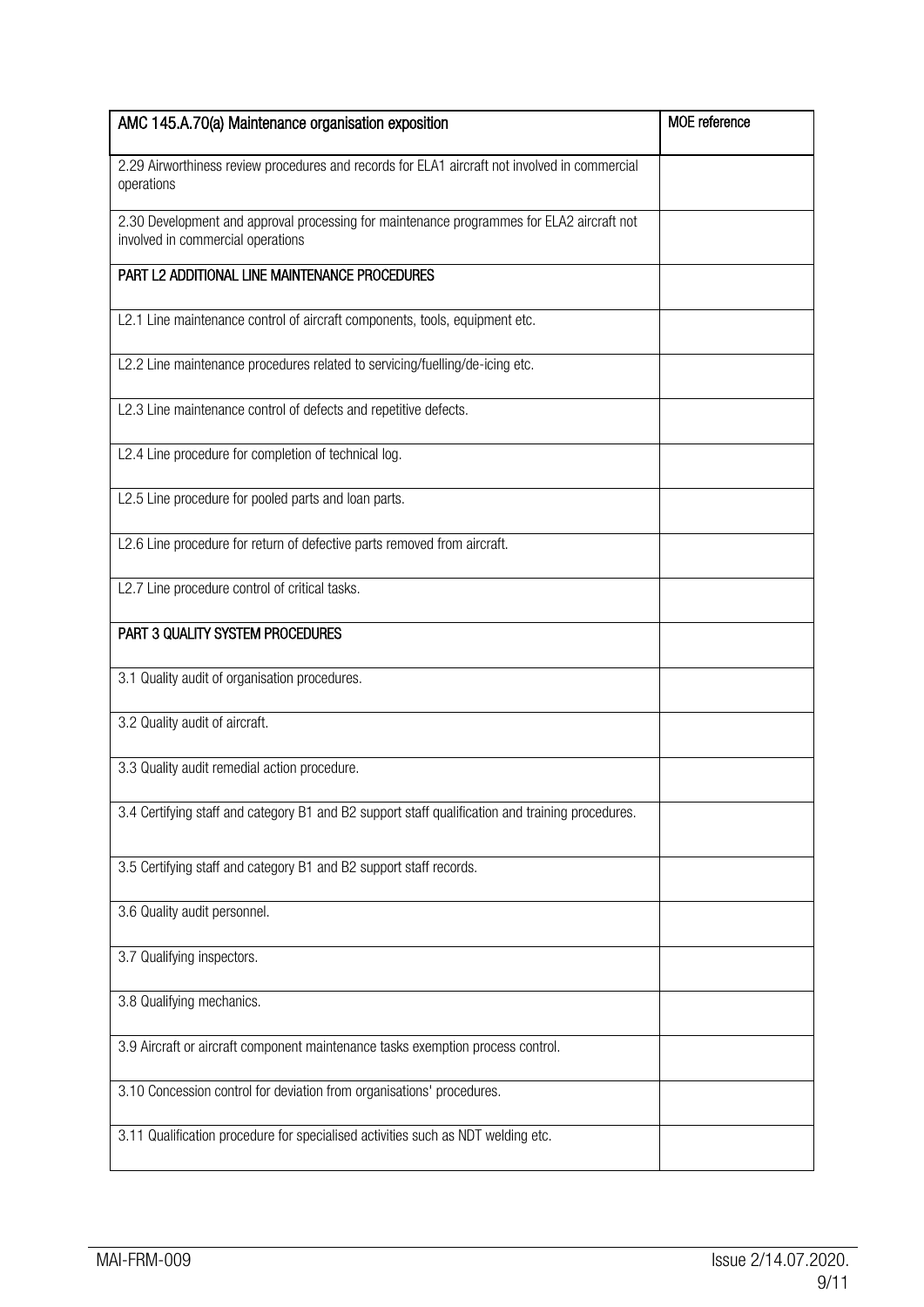| AMC 145.A.70(a) Maintenance organisation exposition                                                                                                                                                                                                                                                                                                                                                                                                                                                   | <b>MOE</b> reference |
|-------------------------------------------------------------------------------------------------------------------------------------------------------------------------------------------------------------------------------------------------------------------------------------------------------------------------------------------------------------------------------------------------------------------------------------------------------------------------------------------------------|----------------------|
| 3.12 Control of manufacturers' and other maintenance working teams.                                                                                                                                                                                                                                                                                                                                                                                                                                   |                      |
|                                                                                                                                                                                                                                                                                                                                                                                                                                                                                                       |                      |
| 3.13 Human factors training procedure                                                                                                                                                                                                                                                                                                                                                                                                                                                                 |                      |
| 3.14 Competence assessment of personnel.                                                                                                                                                                                                                                                                                                                                                                                                                                                              |                      |
| 3.15 Training procedures for on-the-job training as per Section 6 of Appendix III to Part-66<br>(limited to the case where the competent authority for the Part-145 approval and for the<br>Part-66 licence is the same).                                                                                                                                                                                                                                                                             |                      |
| 3.16 Procedure for the issue of a recommendation to the competent authority for the issue of a<br>Part-66 licence in accordance with 66.B.105 (limited to the case where the competent<br>authority for the Part-145 approval and for the Part-66 licence is the same).                                                                                                                                                                                                                               |                      |
| PART <sub>4</sub>                                                                                                                                                                                                                                                                                                                                                                                                                                                                                     |                      |
| 4.1 Contracting operators.                                                                                                                                                                                                                                                                                                                                                                                                                                                                            |                      |
| 4.2 Operator procedures and paperwork.                                                                                                                                                                                                                                                                                                                                                                                                                                                                |                      |
| 4.3 Operator record completion.                                                                                                                                                                                                                                                                                                                                                                                                                                                                       |                      |
| PART <sub>5</sub>                                                                                                                                                                                                                                                                                                                                                                                                                                                                                     |                      |
| 5.1 Sample of documents.                                                                                                                                                                                                                                                                                                                                                                                                                                                                              |                      |
| 5.2 List of Sub-contractors as per 145.A.75 (b).                                                                                                                                                                                                                                                                                                                                                                                                                                                      |                      |
| 5.3 List of Line maintenance locations as per 145.A.75 (d).                                                                                                                                                                                                                                                                                                                                                                                                                                           |                      |
| 5.4 List of contracted organisations as per 145.A.70(a)(16).                                                                                                                                                                                                                                                                                                                                                                                                                                          |                      |
| PART 6 OPERATORS MAINTENANCE PROCEDURES                                                                                                                                                                                                                                                                                                                                                                                                                                                               |                      |
| This section is reserved for those maintenance organisations approved under Part-145 who are<br>also operators.                                                                                                                                                                                                                                                                                                                                                                                       |                      |
| PART 7 FAA SUPPLEMENTARY PROCEDURES FOR A FAR PART-145 REPAIR STATION<br>This section is reserved for those maintenance organisations approved under Part-145 who are<br>also certificated as a FAA FAR Part-145 repair station.<br>The contents of this Part should be based on the Maintenance Annex Guidance (MAG) issued by<br>EASA and the FAA following the agreement between the United States of America and the<br>European Union on cooperation in the regulation of civil aviation safety. |                      |
| PART 8 TRANSPORT CANADA CIVIL AVIATION (TCCA)<br>This section is reserved for those Part-145 approved maintenance organisations holding a CAR<br>573 approval.<br>The content of this Part should be based on the Maintenance Annex Guidance (MAG) issued by<br>EASA and the TCCA following the agreement on civil aviation safety between the European Union<br>and Canada.                                                                                                                          |                      |